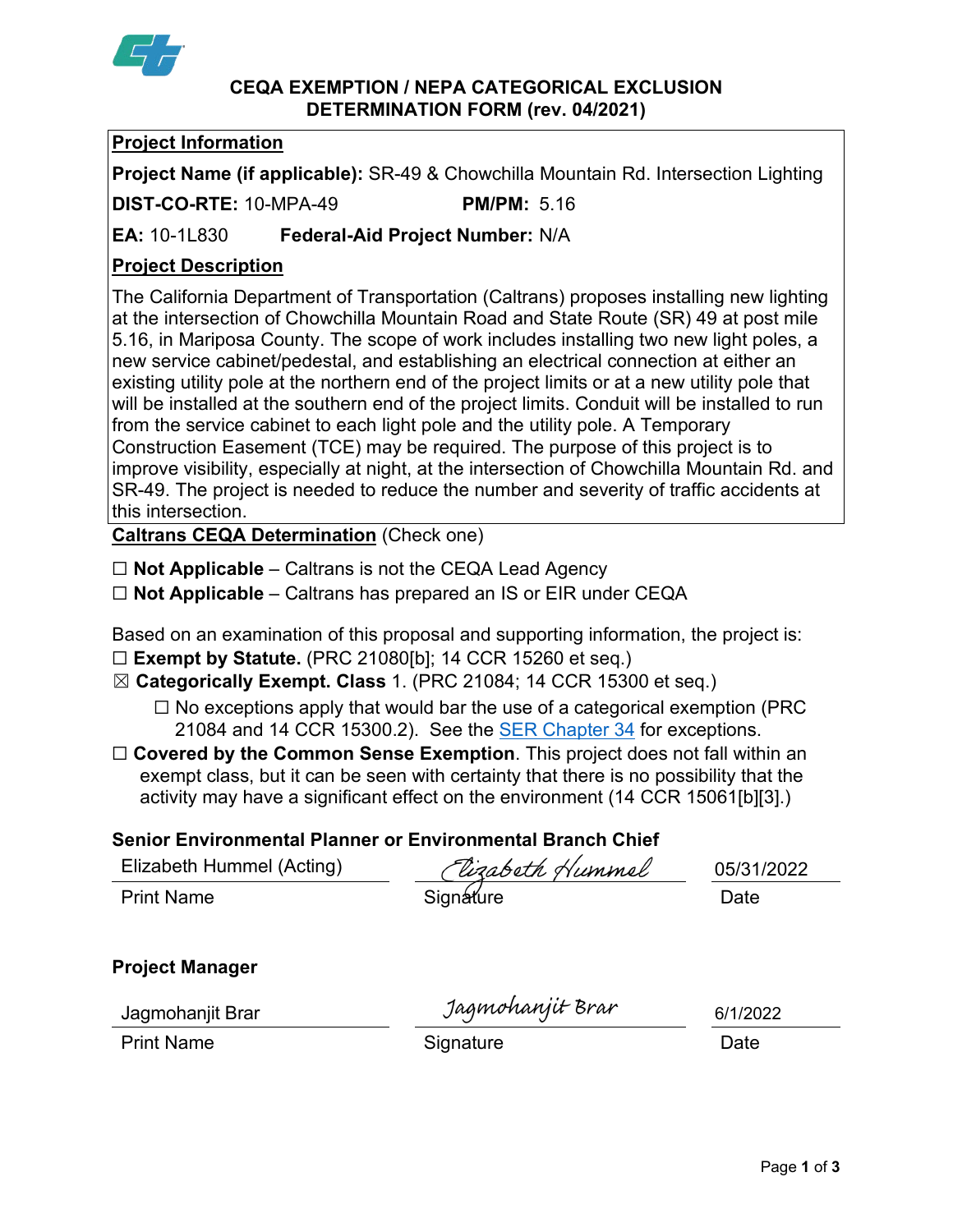

### **Caltrans NEPA Determination** (Check one)

### ☒ **Not Applicable**

Caltrans has determined that this project has no significant impacts on the environment as defined by NEPA, and that there are no unusual circumstances as described in 23 CFR 771.117(b). See [SER Chapter 30](https://dot.ca.gov/programs/environmental-analysis/standard-environmental-reference-ser/volume-1-guidance-for-compliance/ch-30-categorical-exclusions#exception) for unusual circumstances. As such, the project is categorically excluded from the requirements to prepare an EA or EIS under NEPA and is included under the following:

☐ **23 USC 326:** Caltrans has been assigned, and hereby certifies that it has carried out the responsibility to make this determination pursuant to 23 USC 326 and the Memorandum of Understanding dated April 18, 2019, executed between FHWA and Caltrans. Caltrans has determined that the project is a Categorical Exclusion under:

### ☐ **23 CFR 771.117(c): activity (c)(Enter activity number)**

☐ **23 CFR 771.117(d): activity (d)(Enter activity number)**

☐ **Activity Enter activity number listed in Appendix A of the MOU between FHWA and Caltrans**

□ 23 USC 327: Based on an examination of this proposal and supporting information, Caltrans has determined that the project is a Categorical Exclusion under 23 USC 327. The environmental review, consultation, and any other actions required by applicable Federal environmental laws for this project are being, or have been, carried out by Caltrans pursuant to 23 USC 327 and the Memorandum of Understanding dated December 23, 2016 and executed by FHWA and Caltrans.

# **Senior Environmental Planner or Environmental Branch Chief**

| Date      |
|-----------|
|           |
| Date      |
| Signature |

### **Date of Categorical Exclusion Checklist completion (if applicable):** N/A **Date of Environmental Commitment Record or equivalent:** 05/31/2022

Briefly list environmental commitments on continuation sheet if needed (i.e., not necessary if included on an attached ECR). Reference additional information, as appropriate (e.g., additional studies and design conditions).